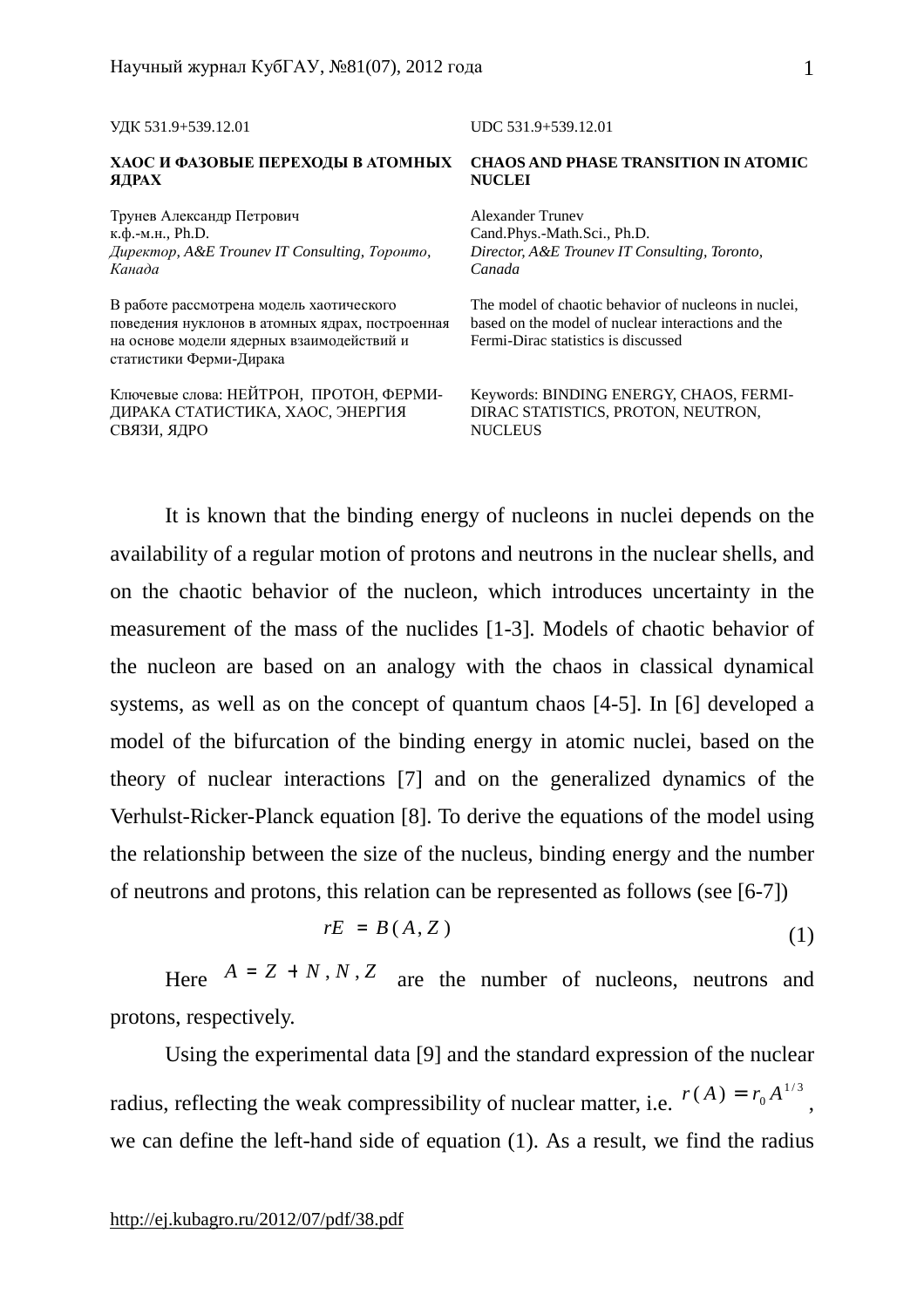of the core product of the energy due to the number of nucleons. For consistency with the data [9], we set

$$
B / r_0 = a_0 + a_1 A + a_2 A^{4/3} + a_3 Z^2 + a_4 (N - Z)^2 A^{-2/3}
$$
\n
$$
a_0 = -14438.078 \quad ; a_1 = -15418.779; \quad a_2 = 15181.734;
$$
\n
$$
a_3 = -687.601; \quad a_4 = -22502.817
$$
\n(2)

Here are the values of the coefficients derived from the data [9] for the binding energy calculated relative to the carbon isotope  ${}^{12}C$ . All the coefficients are given in keV. Note that expression (2) has a high degree of accuracy for all nuclides with the number of nucleons  $A \ge 20$  - Fig. 1.



Figure 1: The dependence of the product of nuclei size and binding energy due to the number of nucleons (top) and for number of isotopes (bottom) calculated according to equation (2) and according to [9] are shown.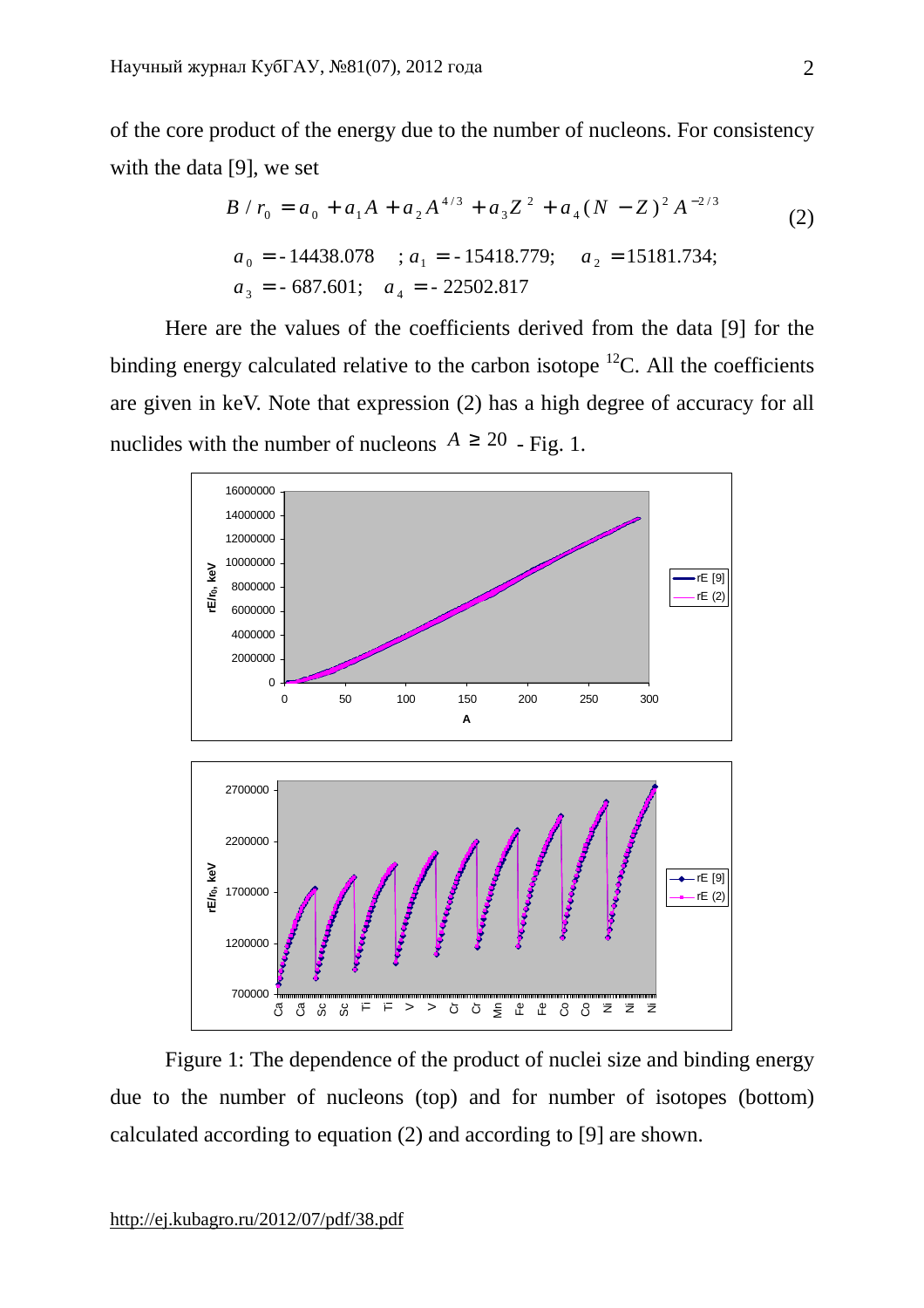Construct on the basis of equation (1) a discrete model of the energy levels in nuclei as follows:

$$
E_{A+1}E_A^2 = \frac{B_{A+1}B_A^2}{r_{A+1}r_A^2} = \frac{A}{4pr_A^3/3} \frac{4pr_A}{3r_{A+1}} \frac{B_{A+1}B_A}{A}
$$
(3)

On the other hand, the density of nucleons in the nucleus can be related to energy using the Fermi-Dirac statistics, we have

$$
n_A = \frac{A}{4pr_A^3/3} = \frac{g_Z Z/A}{e^{(E_Z - m_Z)/q} + 1} + \frac{g_N N/A}{e^{(E_N - m_N)/q} + 1}
$$
(4)

Here  $g_i$ ,  $E_i$ ,  $m_i$ ,  $q$  are the weight factors, energy and chemical potential of protons and neutrons, and the statistical temperature of the nucleon, respectively. Consider the results obtained in the simplified model under the condition of equality of chemical potentials and binding energies of the two kinds of nucleons:

$$
m_N = m_Z = m_A = -qb
$$
,  $E_Z = E_N = -E_A / A$ .

In this case, the model can be written as follows

$$
(x_{A+1} + b)(x_A + b)^2 = \frac{K}{e^{-x_A} + 1}
$$
  

$$
x_A = -\frac{E_A}{Aq} - b, \quad K = \frac{4pg_A}{3q^3} \frac{B_A B_{A+1}}{A^4} (1 + 1/A)^{2/3}
$$
  
(5)

$$
g_A = g_N + g_Z
$$

Model (5) differs from similar models developed in [6-7] in that it has no singularity at the point  $x_A = 0$ . For a fixed number of nucleons the first equation (5) can be regarded as a model of equilibrium in the system of nucleons at nonzero temperature [6]. In this case we have

$$
x_{i+1} = \frac{K}{(x_i + b)^2 (e^{-x_i} + 1)} - b
$$
\n<sup>(6)</sup>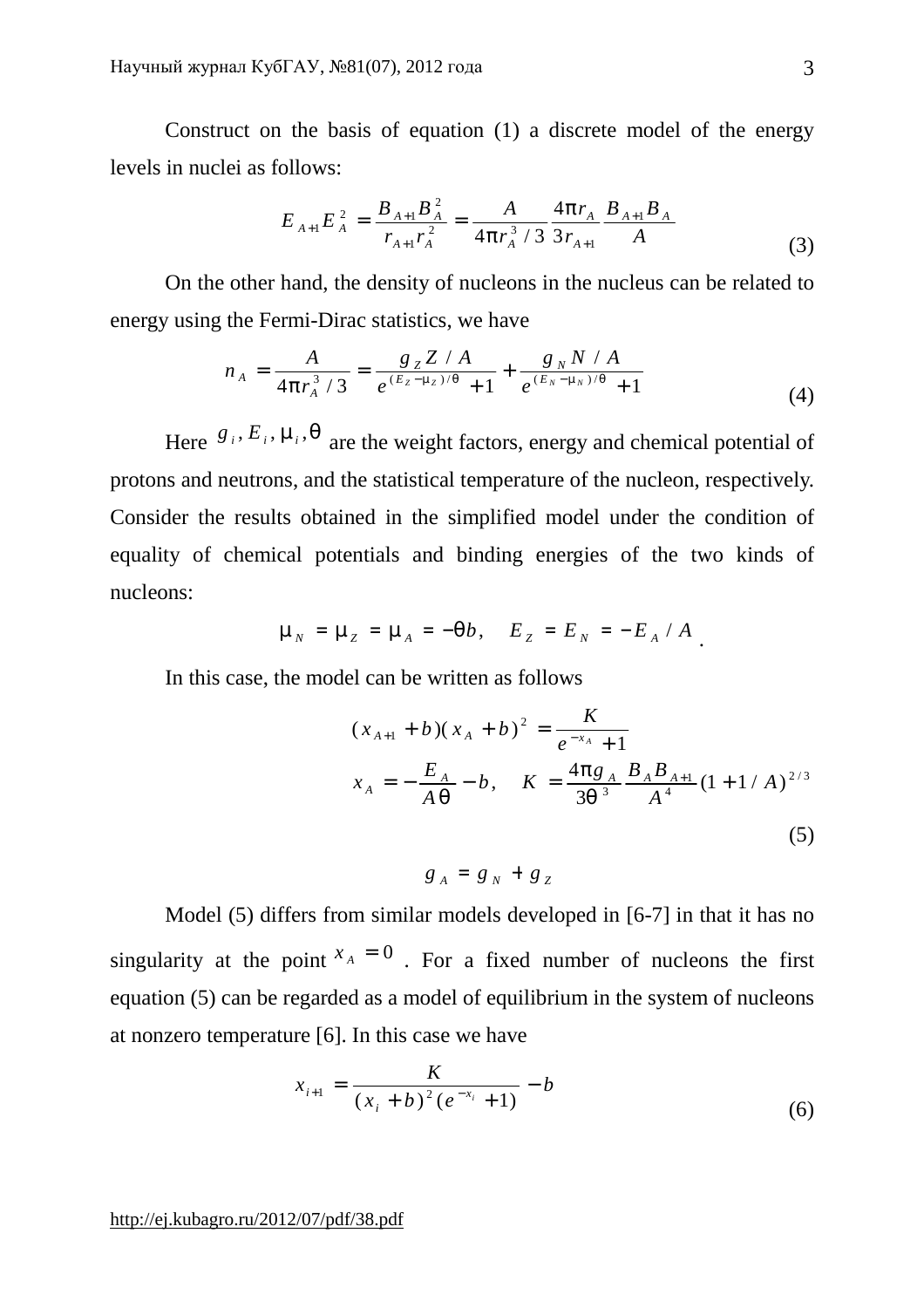The main properties of the model (6) coincide with the properties of the model discussed in [6, 8]. In particular, the bifurcation diagram of model (6) has a characteristic form of "four rats", and reproduces the transition to chaotic behavior in the parameter values  $b > \ln 137$  – Fig. 2.

Consider the two-dimensional generalization of the model (6), which occurs when the chemical potential deviation from the set value is proportional to the binding energy, we have:

| \n $Log(x+5)$ \n |
|------------------|
| \n $log(x+5)$ \n |
| \n $log(x+5)$ \n |
| \n $log(x+5)$ \n |
| \n $log(x+5)$ \n |
| \n $log(x+5)$ \n |
| \n $log(x)$ \n   |
| \n $log(x)$ \n   |

$$
x_{i+1} = \frac{K}{(x_i + b)^2 (e^{-x_i} + 1)} - b_1 + y_i, \quad y_{i+1} = bx_i
$$
 (7)

Figure 2: Bifurcation diagram "four rats", which contains specific zones of chaotic behavior. Calculations made with model (6) at  $b = \ln 137$ . 035999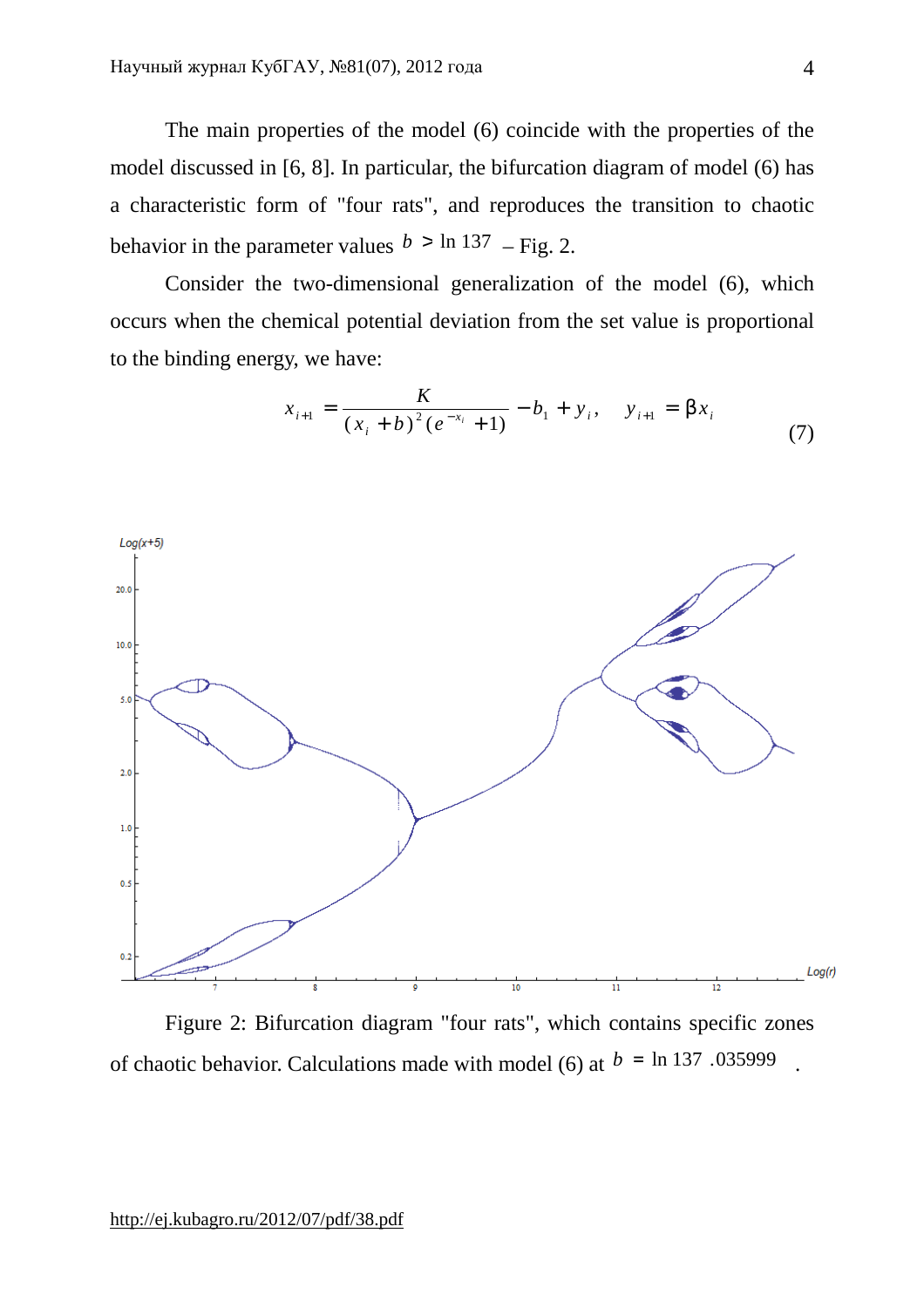Model (7) has a number of interesting properties. In the range *b*<sub>1</sub> = *b* = ln 137 ; *b* = −0.63; 800 ≤ *K* ≤ 4840 model has a solution, similar to a strange attractor, as described in [10-11] and others - see Fig. 3. In the parameter range  $b = \ln 137$ ;  $b_1 = b / 137$ ;  $b = -1.0001$ ;  $K > 0$  the solution have a form of some geometric figure, apparently indicating the phase transitions in the system of nucleons - Fig. 4.



Figure 3: The strange attractor arising in the model (7) in the range of  $parameters^{b_1} = b = \ln 137$ ;  $b = -0.63$ ; 800 ≤  $K \le 4840$ .

Finally, we consider the solution of equation (7) in the one dimension case, i.e. with parameters  $\mathbf{b} = 0$ ;  $y_i = 0$ ,  $\mathbf{b} = \ln 137$ ;  $b_1 = \frac{b}{137}$ , for which the solutions shown in Fig. 4 have been calculated. In this case, equation (6) and (7) differ only in the magnitude of the constant on the right side of these equations. Nevertheless, their bifurcation diagrams differ quite significantly - compare Fig. 3 and 5. For the solutions of equation (7) for the indicated values of the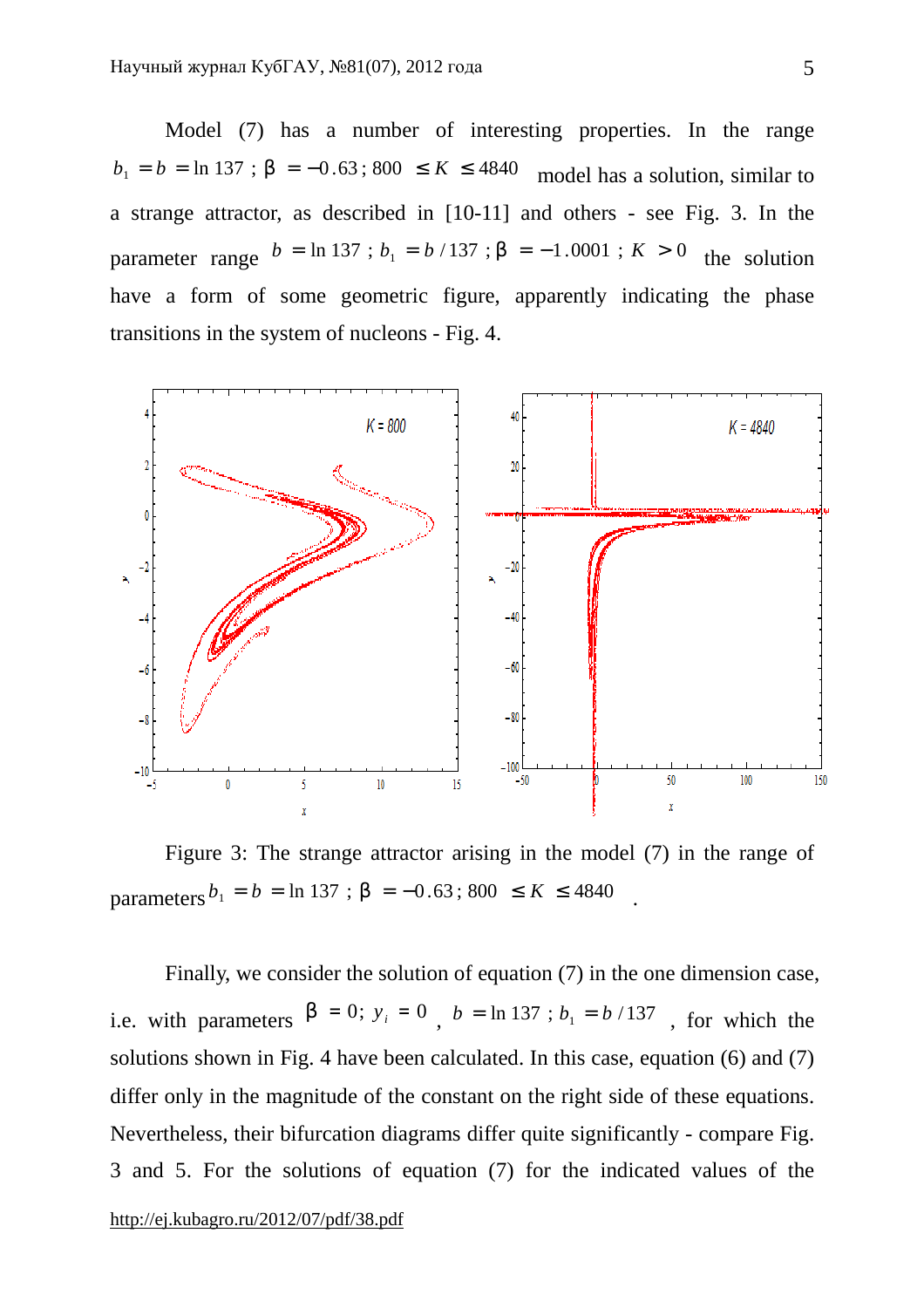parameters of the bifurcation diagram has only two branches. In the vicinity of the bifurcation point there is thickening of the solutions that form the line spectrum of energy - Figure 5.



Figure 4: The characteristic shapes that form in the plane of the system (7), describing the energy and chemical potential of nucleons at a constant temperature in the range of parameters  $b = \ln 137$ ;  $b_1 = b / 137$ ;  $b = -1.0001$ ;  $1 \le K \le 200$ .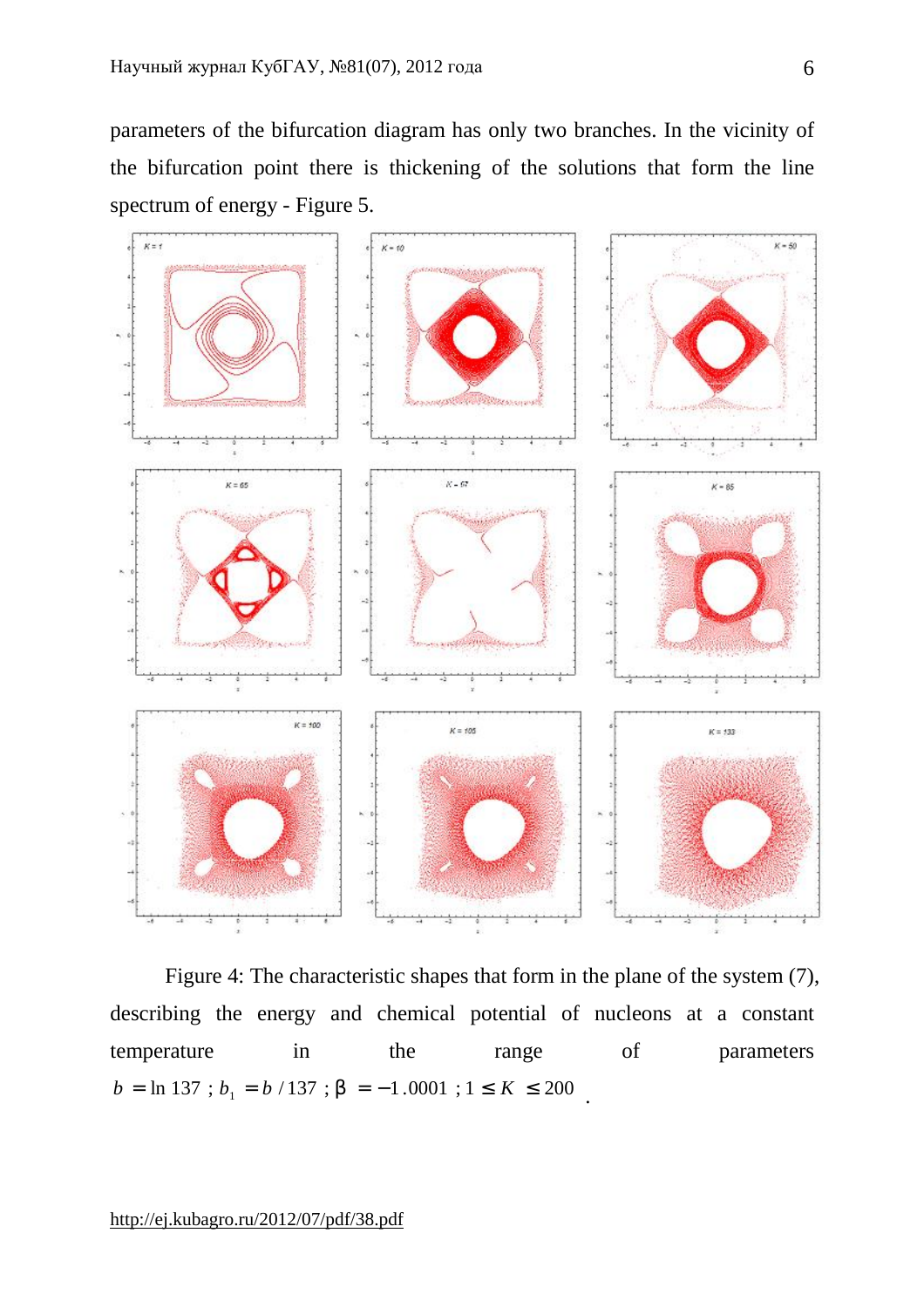

 $b = \ln 137$ ;  $b_1 = b / 137$ .

Model (6) also can be used to predict the binding energy of nuclei for isotopes of some elements and for isotones as well – see Figure 6. In general a correlation with experimental data is good. Note. That model (6) is not so differ from the information model of the binding energy discussed in our paper [12].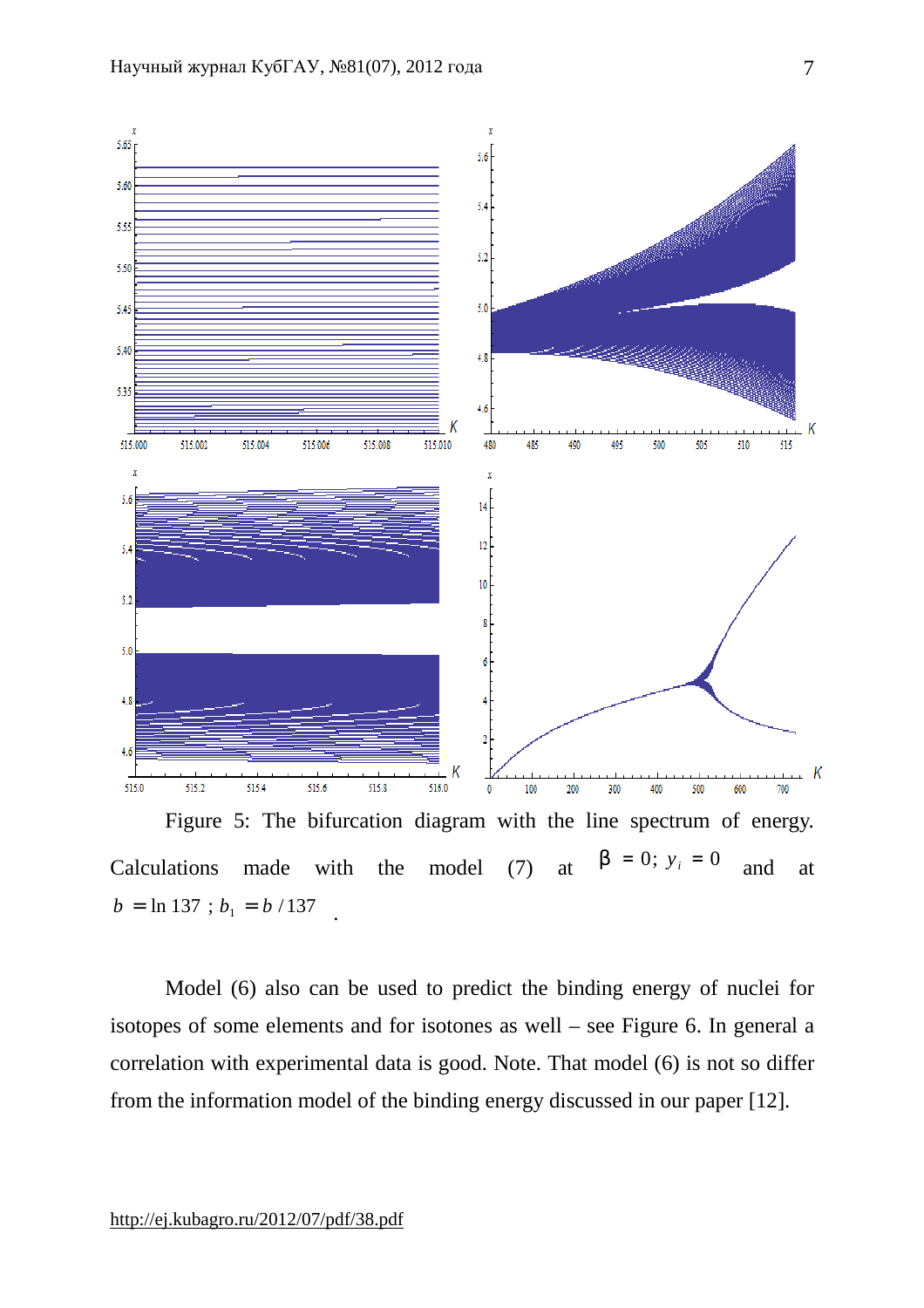

Figure 6: Binding energy per nucleon as a function of neutron number computed for the gold isotopes (left), and as a function of proton numbers computed for isotone N=90 (right).

Thus, we have shown that there are phase transitions due to the mutual influence of changes in energy and chemical potential, as well as a line spectrum of energy and chaos in the system of nucleons in nuclei at finite temperature that previously observed in the model [6].

## **References**

1. P. Leboeuf. Regularity and chaos in the nuclear masses/ Lect. Notes Phys. **652**, Springer, Berlin Heidelberg 2005, p.245, J. M. Arias and M. Lozano (Eds.).

2. Jorge G. Hirsch, Alejandro Frank, Jose Barea, Piet Van Isacker, Victor Velazquez. Bounds on the presence of quantum chaos in nuclear masses//Eur. Phys. J. A 25S1 (2005) 75- 78

3. Jose Barea, Alejandro Frank, Jorge G. Hirsch, Piet Van Isacker. Nuclear masses set bounds on quantum chaos// Phys. Rev. Lett. 94 (2005) 102501

4. Vladimir Zelevinsky. Quantum Chaos and nuclear structure// Physica E, 9, 450-455, 2001.

5. E. Caurier, J.M.G. Gomez, V.R. Manfredi, L. Salasnich. Quantum Chaos in A=46--50 Atomic Nuclei// Phys. Lett. B365 (1996) 7.

6. A. P. Trunev. BINDING ENERGY BIFURCATION AND CHAOS IN ATOMIC NUCLEI // Политематический сетевой электронный научный журнал Кубанского государственного аграрного университета (Научный журнал КубГАУ) [Электронный ресурс]. – Краснодар: КубГАУ, 2012. – №05(79). С. 403 – 413. – Режим доступа: <http://ej.kubagro.ru/2012/05/pdf/28.pdf>